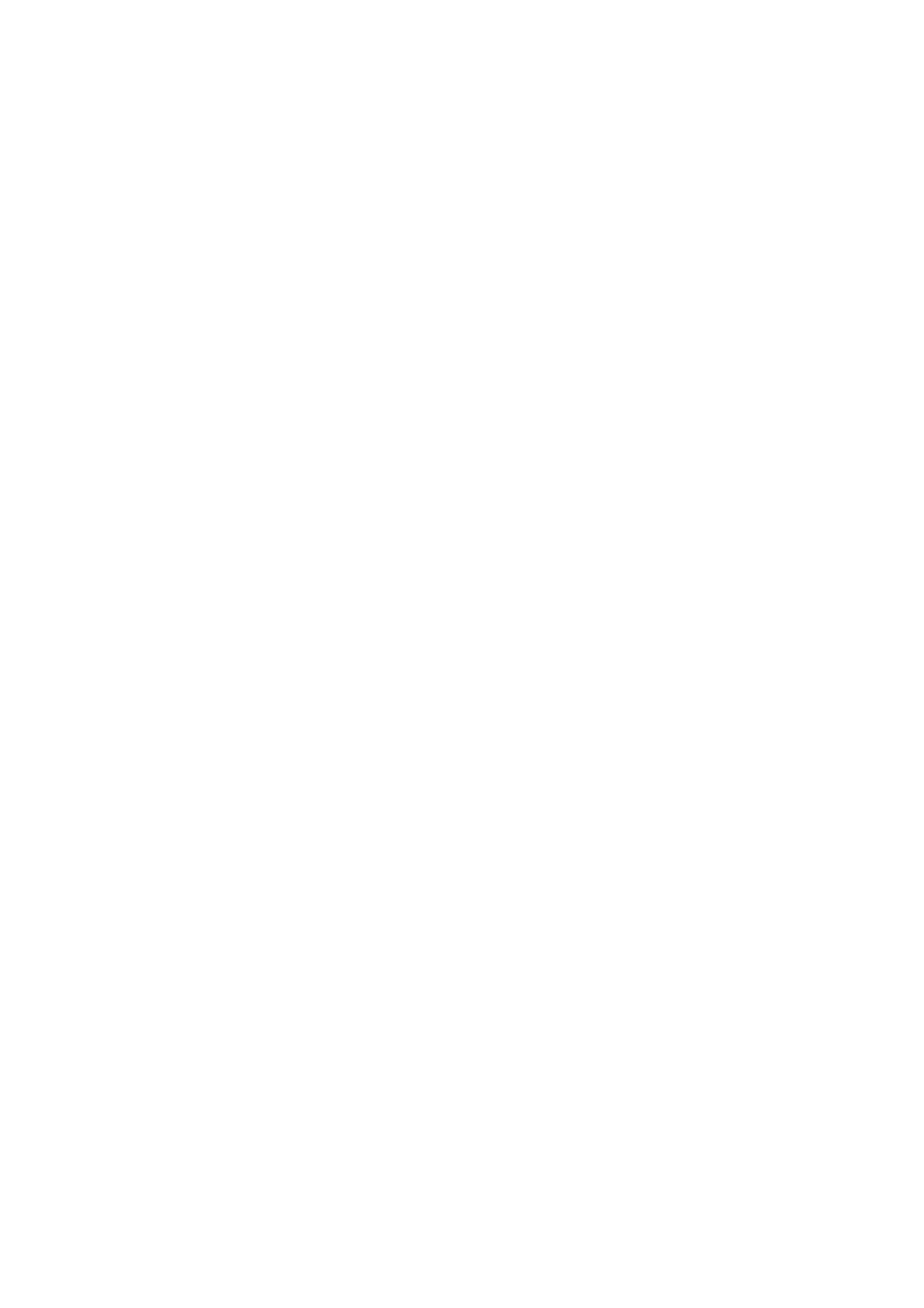## BRECKLAND COUNCIL

- Report of: Terry Huggins, Chief Executive
- To: Overview and Scrutiny Commission
- Author: Ben Wood, Business Development Manager

Subject: Discretionary Spending at Breckland Council

Purpose: To indicate what functions delivered by The Council are discretionary, and the approximate cost of doing so.

## Recommendation(s):

Members note the report and comment on whether the statutory mandatory/ statutory power/ discretionary distinction the right starting point for considering council spending

## 1. INTRODUCTION

1.1 Overview and Scrutiny Commission Members have asked what services The Council provides which can be deemed "discretionary". The purpose is to prompt discussion at Member level regarding overall priorities and resource allocation.

1.2 In summer 2011 the Business Improvement Team undertook a review of all functions across The Council to establish what services can be described as:

- Statutory mandatory: we have to undertake the function by law and we have to do so in prescribed way
- Statutory power: we have to undertake the function by law but have some flexibility and freedom regarding how it is undertaken
- § Discretionary: no obligation to undertake the function, and no prescription about how to do so

1.3 Appendix A outlines the results of that review, attributing proportionate costs to each service area according to the categories above, based on the 2010/11 budget.

1.4 Appendix B goes into more detail within each service area, outlining the proportion of employee time spent on different activities which can be deemed to be statutory mandatory, statutory power and discretionary. It should be noted the definitions are aligned to budget headings, and may not necessarily describe the activities which sit underneath them.

#### 2. BACKGROUND

2.1 Although an obvious line of enquiry the distinction between statutory and discretionary services is not typically used to drive spending decisions in local government. Like many other councils, Breckland does not use this as a basis to align its budget. Moreover, there is a risk that using a legal framework to define local government's priorities may reduce the institution to simply an administrative function on behalf of central government. Ensuring investment follows local priorities is fundamental strength of the local democratic mandate. With that in mind Members may wish to consider Breckland Council's recently adopted Corporate Plan as a more appropriate starting point for spending decisions.

D:\moderngov\Data\AgendaItemDocs\7\6\8\AI00014867\\$qm5jye32.doc22/12/2011 2.2 Given the above, there is sparse information regarding the details of what constitutes statutory and discretionary, how they are interrelated and the legal implications of not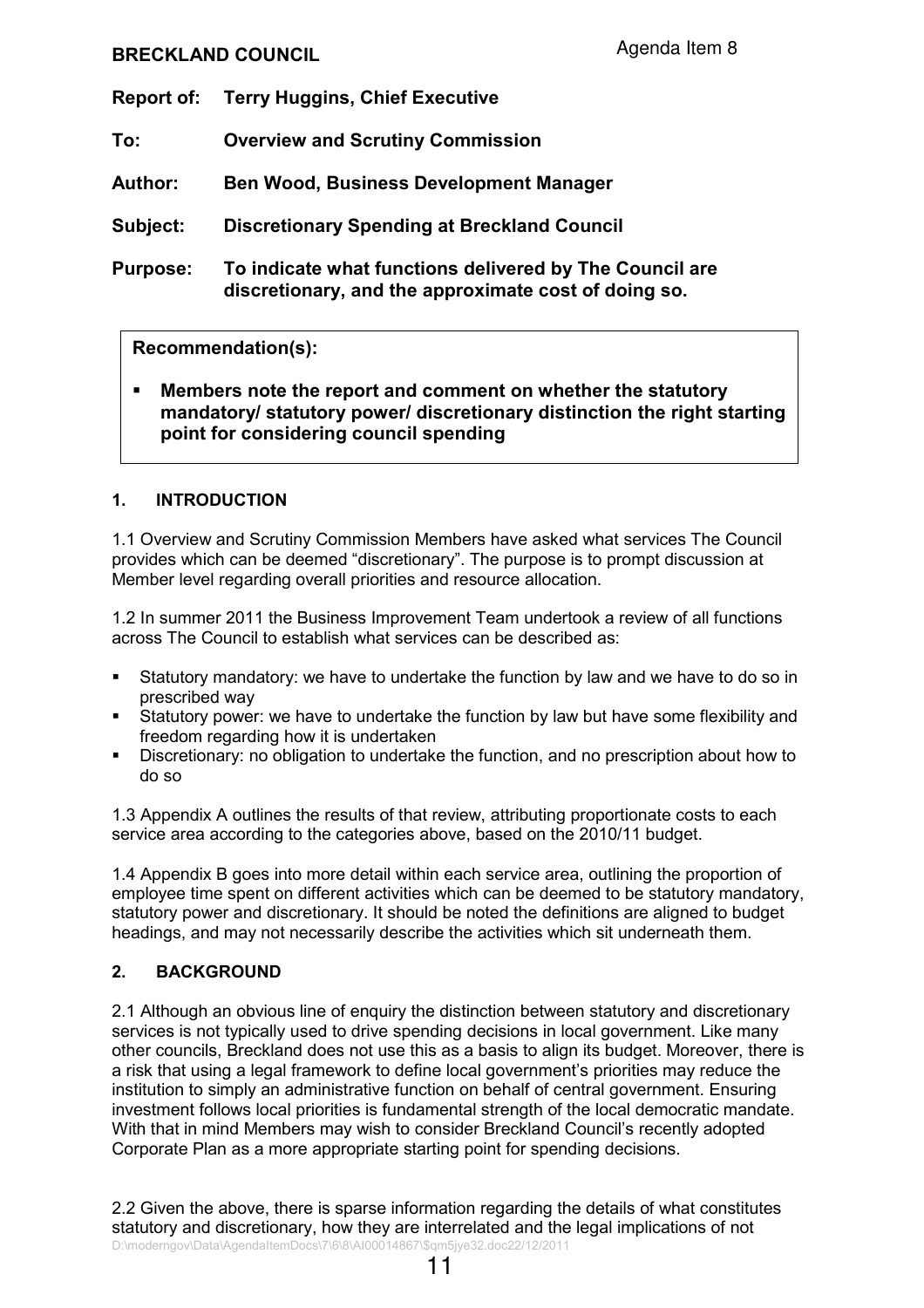undertaking the latter. An example of this is some of the functions carried out by Human Resources. They may not be statutory activities, but their removal could have significant legal implications for the authority.

2.3 Similarly, whilst there may be a statutory requirement for the Council to provide a function, such as the Scrutiny function, the Council often has discretion over what level of service it provides. For that reason, three categories were identified (set out in 1.2 above) which attempt to describe roughly where a service or function may 'fit'. These are somewhat simplistic but are presented here as a starting point for discussion.

2.4 The information at both appendices was constructed via one to one conversations with service managers, alongside collection and analysis of financial data. It should be noted this information is indicative only and does not constitute a precise description of cost for each activity.

2.5 The purpose of this data is to present an overall picture of Breckland Council spending, helping prompt discussion at senior manager and Member level regarding overall priorities and resource allocation. This should help inform debate – but not drive detailed budget decisions.

2.6 A number of additional points need to be made concerning the data at both appendices:

- It is based on 2010/11 budget information (ie. pre shared management arrangements) and therefore may be out of date and equally exclude some more recent additional discretionary functions (including Business Development)
- § The categories listed under section (1) above were arrived at via discussion with service managers in early 2011. Given the complexity of legislation around some key areas the interpretation can be subjective – no legal advice was commissioned in producing this work
- Appendix B is designed to give an indication of the cost of delivering discretionary functions. This is based on the number of full time equivalents working on that particular function. Thus it can only be considered a proxy for cost as it doesn't include additional spending beyond salaries. Moreover it also doesn't distinguish between salary scales and grades – this approach is less accurate but enables a degree of comparison
- Equally where a small number of individuals may be undertaking a range of functions within a service it is difficult to precisely identify the proportion of their time which is specifically spent on discretionary activity. As above then, this is a subjective interpretation
- The Customer and Contact Centre are not included in the analysis. Given the function may deal with a range of front facing issues across all areas of the council it proved hard to define what proportion of time may be spent on statutory or discretionary functions.
- Asset Management is also not included in the analysis, as it is the only service area to be a net contributor.

2.7 Given the caveats above, it should be noted the information is indicative only and should not be considered a sophisticated tool to make decisions.

## 3. ANALYSIS

3.1 The discretionary activities (following service budget headings) identified in Appendix B are listed below, and presented for further Member consideration.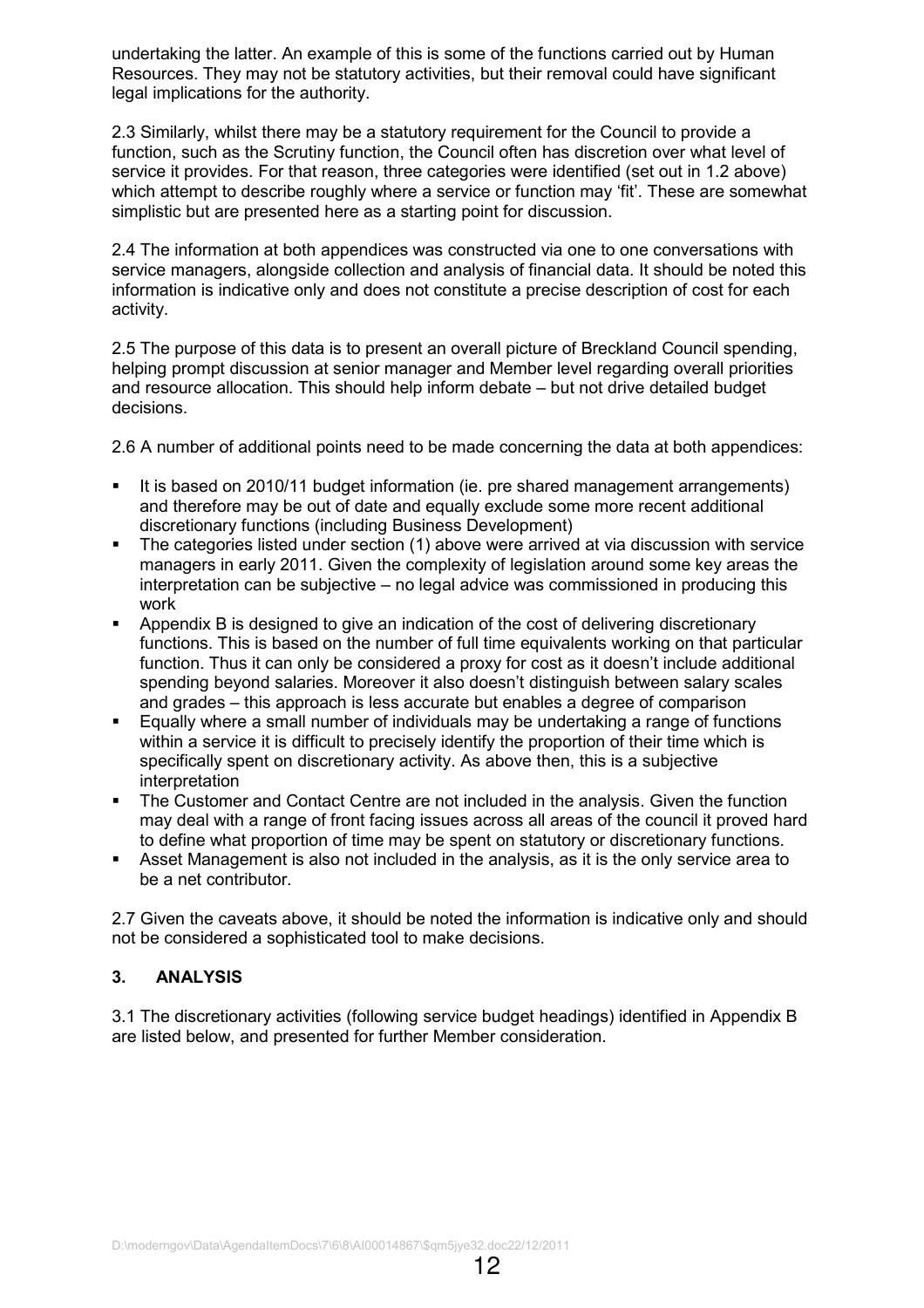| <b>Discretionary Function</b>                                                             | <b>Service Area</b>        |
|-------------------------------------------------------------------------------------------|----------------------------|
| Central stationery, flex                                                                  | <b>Central Admin</b>       |
| Rail cards, concessionary fares, other duties                                             |                            |
| Maintaining and Developing Modern.Gov (Committee Services IT system)                      | Committee                  |
| Officer support to the Chairman of the Council                                            |                            |
| Provide Administrative support to the elected members                                     |                            |
| Management of Democratic Services Team                                                    |                            |
| Arts development                                                                          | Communities                |
| Sports development                                                                        |                            |
| <b>Community Development and Match Funding</b>                                            |                            |
| Youth engagement                                                                          |                            |
| Pride in Breckland (funded by LSP)                                                        |                            |
| <b>Environmental Awareness</b>                                                            |                            |
| Community transport                                                                       |                            |
| Voluntary sector grants                                                                   |                            |
| Business & Market Intelligence: Economic Profile/ED Bulletin/ Market                      | Economic<br>Development    |
| Research - Data Base Management                                                           |                            |
| Inward investment/site development                                                        |                            |
| <b>Business Forums</b>                                                                    |                            |
| <b>Small Grant Schemes</b>                                                                |                            |
| <b>Job Fairs/Events</b>                                                                   |                            |
| Project & Bid Development: Concept & Idea Generation/ Project & Bid                       |                            |
| Development: Business Planning                                                            |                            |
| REV-Active: Project delivery                                                              |                            |
| REV-Active: Rollout to generate income                                                    |                            |
| ERDF Project Compliance Claims and monitoring - RAG Reports                               |                            |
| MTF Programme Management -SUE - Anchor Site Development -                                 |                            |
| Attleborough                                                                              |                            |
| <b>REV Programme - Snetterton Utilities</b>                                               |                            |
| Animals - dog fouling                                                                     | Environmental              |
| Animals - pests - control (contract management)                                           | Protection                 |
| Environmental services - private water supply analysis                                    |                            |
| Pollution control - asbestos                                                              |                            |
| Pollution control - septic tank and cesspit emptying - information                        |                            |
| Roads - flooding - drains and gullies                                                     |                            |
| Licensing consultations - consultee                                                       |                            |
| Radon / air quality advice                                                                |                            |
| Contract Management - Grass Cutting & Horticultural Operations                            | Environmental              |
| Procurement and Payments - Sustainable Communities                                        | <b>Services</b>            |
| Grounds Maintenance Strategy/Service Development                                          |                            |
| Corporate initiatives, training, finance, HR issues                                       |                            |
| Finance General Management (team)<br>Safety - health and safety - training courses (food) | Finance                    |
|                                                                                           | Food, Health<br>and Safety |
| <b>Project Management</b>                                                                 | <b>General Health</b>      |
| Contract Management - Dog Warden                                                          |                            |
| Contract Management - Pest Control                                                        |                            |
| Marketing                                                                                 |                            |
| <b>Empty Homes</b>                                                                        | Housing                    |
| <b>Private Rented Sector renewal</b>                                                      |                            |
| Home Improvement Agency                                                                   |                            |
| <b>Member Training</b>                                                                    | <b>HR</b>                  |
| <b>Staff Training</b>                                                                     |                            |
| Reward and Recognition                                                                    |                            |
| Hardware and software support                                                             | <b>ICT</b>                 |
| Contract Management                                                                       |                            |
| <b>Tenders and Procurement</b>                                                            |                            |

D:\moderngov\Data\AgendaItemDocs\7\6\8\AI00014867\\$qm5jye32.doc22/12/2011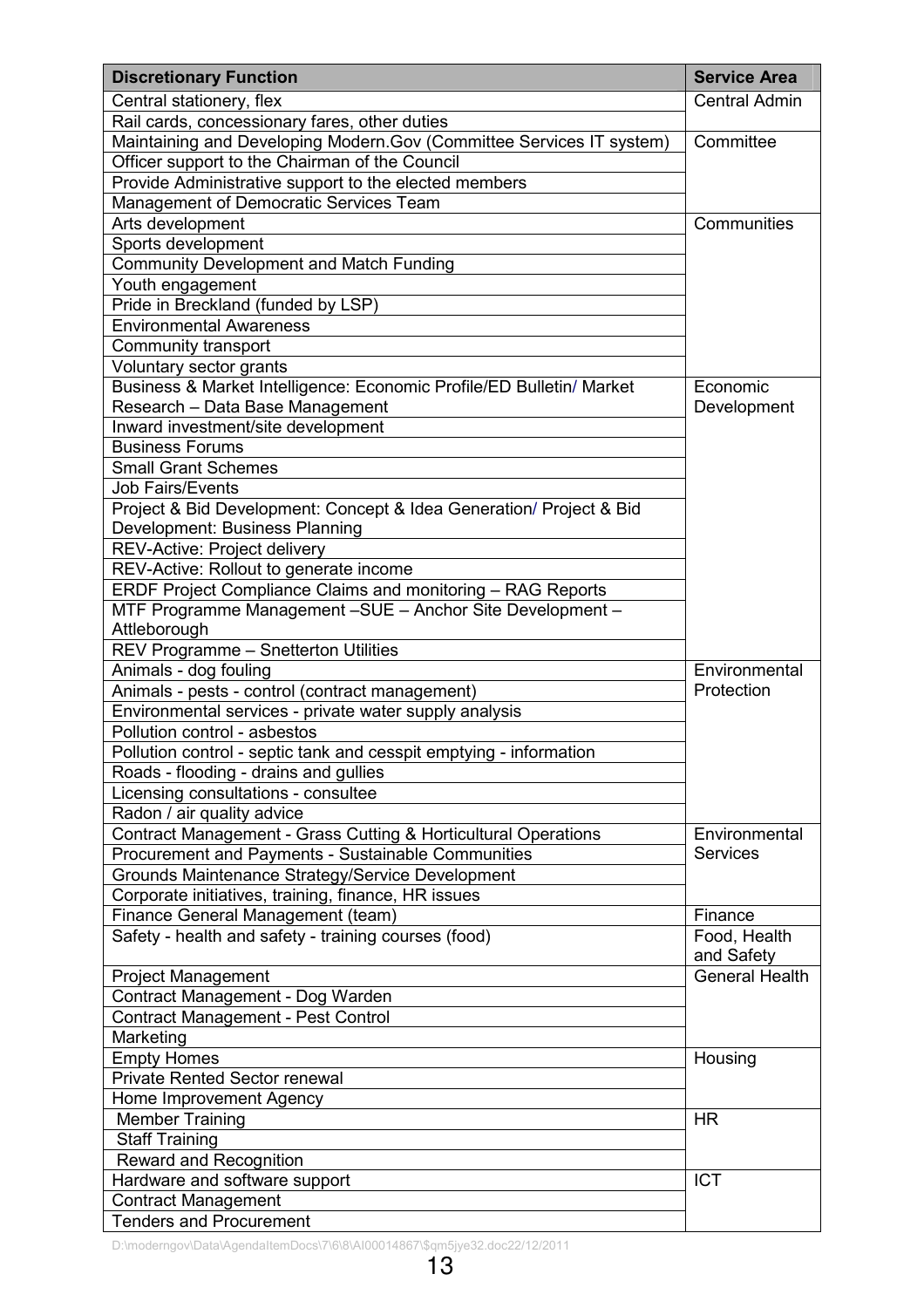| <b>Project Management and Support</b>                 |             |
|-------------------------------------------------------|-------------|
| Web services (application support                     |             |
| Telephone and Network support                         |             |
| <b>ICT Training</b>                                   |             |
| Press releases                                        | Marketing   |
| Media enquiries, arranging interviews/ photo/ calls   |             |
| Admin - newspaper cuttings, FOI, monitoring logs etc. |             |
| Creation of publications both internal and external   |             |
| <b>Brand maintenance</b>                              |             |
| Website / social media                                |             |
| Events                                                |             |
| Internal communications - emails, blog and biz        |             |
| Consultation                                          |             |
| <b>Print Room</b>                                     |             |
| <b>Graphic Design</b>                                 |             |
| <b>Risk Management</b>                                | Performance |
| Performance Management (Framework)                    |             |

## 4. REASONS FOR RECOMMENDATIONS

4.1 Given the nature of the limitations around the analysis presented here, it is suggested that the statutory mandatory/ statutory power/ discretionary distinction should not be used exclusively to drive decision making. A more appropriate starting point would be to consider Breckland Council's strategic priorities (as articulated through the Corporate Plan) followed by a pragmatic consideration of the resources needed to achieve the vision and objectives it sets out.

#### 5. IMPLICATIONS

#### 5.1 Risk

No recommendations made and therefore no risks directly associated with this paper. Any subsequent decisions regarding the ceasing of discretionary activity will need to be fully risk assessed.

#### 5.2 Financial

At this stage there is no financial commitment. Any subsequent decisions regarding the ceasing of discretionary activity will need a full assessment of potential savings.

#### 5.3 Legal

No recommendations made and therefore no legal issues directly associated with this paper. Any subsequent decisions regarding the ceasing of discretionary activity may have legal implications and this relevant advice would need to be obtained.

#### 5.4 Equality and Diversity

As above. Any decisions to cease discretionary activity may have affect individuals or groups within our communities and this would need to assessed.

#### 6 Alignment to Council Priorities

• Entrepreneurial Council

#### 7. Wards/Communities Affected

#### None - Internal